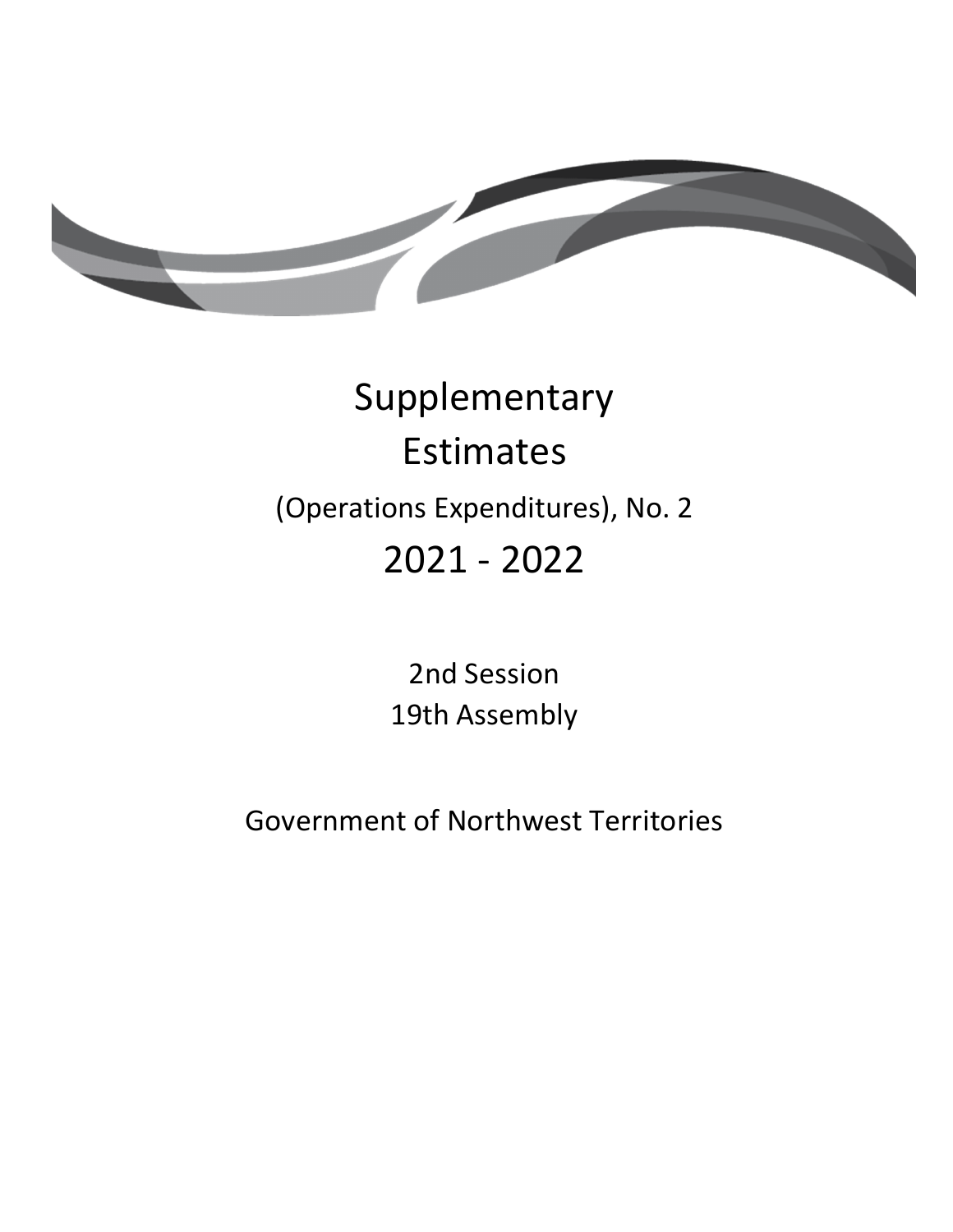# **FOR THE FISCAL YEAR ENDING MARCH 31, 2022 SUMMARY OF APPROPRIATIONS VOTED FOR THE PUBLIC SERVICE OF THE NORTHWEST TERRITORIES**

# **SCHEDULE 1 OPERATIONS EXPENDITURES**

| <b>ITEM</b><br><b>NUMBER</b> | <b>DEPARTMENT</b>                            | <b>OPERATIONS</b><br><b>EXCLUDING</b><br><b>AMORTIZATION</b> | <b>AMORTIZATION</b>       | <b>APPROPRIATION</b><br><b>AUTHORITY</b><br><b>REQUIRED</b> |
|------------------------------|----------------------------------------------|--------------------------------------------------------------|---------------------------|-------------------------------------------------------------|
|                              |                                              | \$                                                           | $\boldsymbol{\mathsf{S}}$ | \$                                                          |
| $\,1$                        | Legislative Assembly                         |                                                              |                           |                                                             |
| $\sqrt{2}$                   | Education, Culture and Employment            | 2,594,000                                                    |                           | 2,594,000                                                   |
| $\mathfrak{Z}$               | <b>Environment and Natural Resources</b>     | 1,200,000                                                    |                           | 1,200,000                                                   |
| $\overline{\mathcal{A}}$     | Executive and Indigenous Affairs             |                                                              |                           |                                                             |
| 5                            | Finance                                      | 175,000                                                      |                           | 175,000                                                     |
| $\epsilon$                   | Health and Social Services                   | 10,652,000                                                   |                           | 10,652,000                                                  |
| $\tau$                       | Industry, Tourism and Investment             | 1,300,000                                                    |                           | 1,300,000                                                   |
| $8\,$                        | Infrastructure                               | 979,000                                                      |                           | 979,000                                                     |
| 9                            | Justice                                      | 316,000                                                      |                           | 316,000                                                     |
| $10\,$                       | Lands                                        |                                                              |                           |                                                             |
| $11\,$                       | Municipal and Community Affairs              |                                                              |                           |                                                             |
|                              | <b>OPERATIONS EXPENDITURES APPROPRIATION</b> | 17,216,000                                                   |                           | 17,216,000                                                  |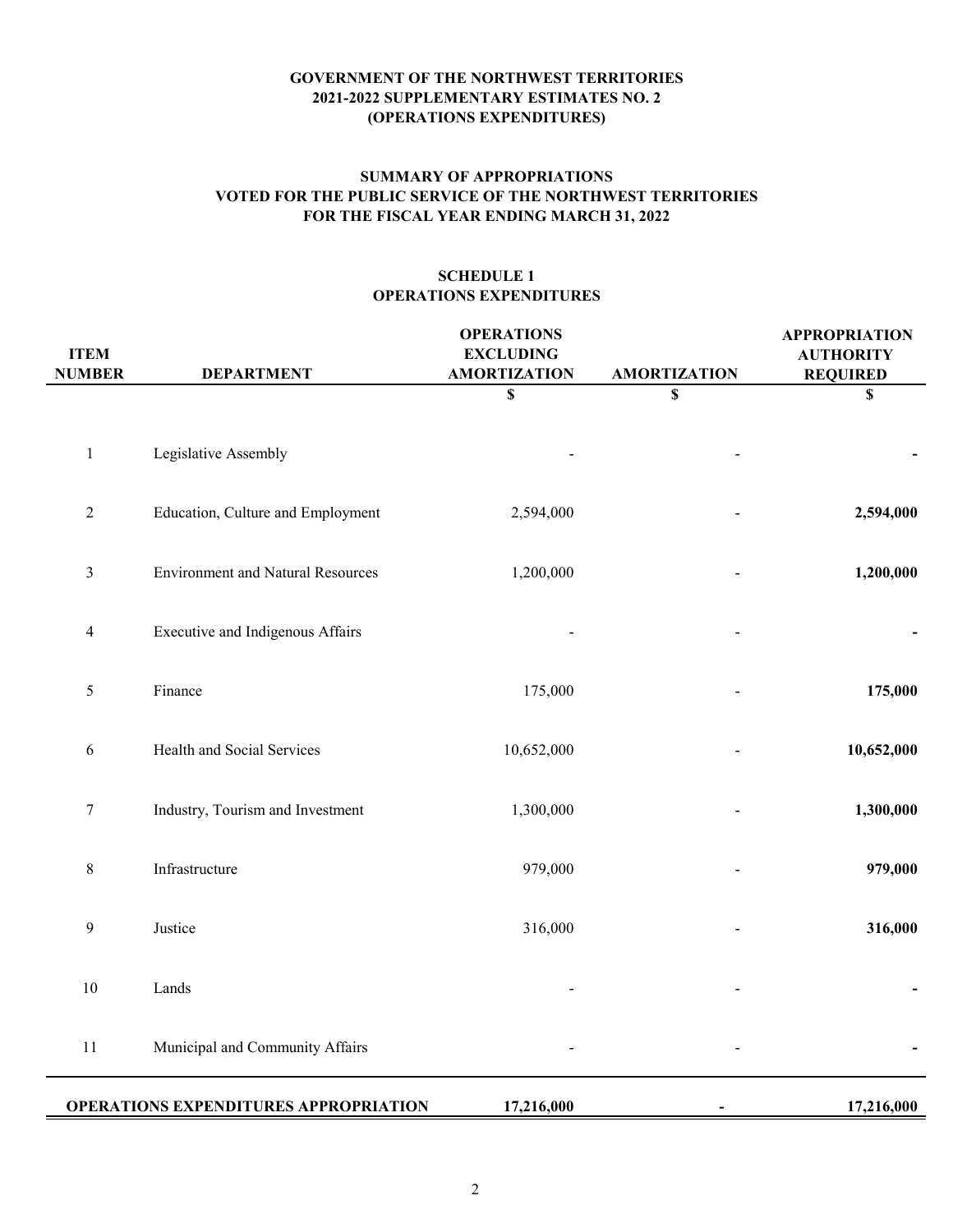#### **SUMMARY OF APPROPRIATIONS VOTED FOR THE PUBLIC SERVICE OF THE NORTHWEST TERRITORIES FOR THE FISCAL YEAR ENDING MARCH 31, 2022 OPERATIONS EXPENDITURES**

| <b>Department</b>                              | 2021-2022<br><b>Main Estimates and</b><br>Supplementary<br><b>Appropriation No. 1</b> | <b>Not Previously</b><br>Authorized | <b>Total</b><br>Appropriation |
|------------------------------------------------|---------------------------------------------------------------------------------------|-------------------------------------|-------------------------------|
|                                                | \$                                                                                    | \$                                  | \$                            |
| Legislative Assembly                           | 24,443,000                                                                            |                                     | 24,443,000                    |
| Education, Culture and Employment              | 356,725,000                                                                           | 2,594,000                           | 359,319,000                   |
| <b>Environment and Natural Resources</b>       | 100,203,000                                                                           | 1,200,000                           | 101,403,000                   |
| Executive and Indigenous Affairs               | 21,874,000                                                                            |                                     | 21,874,000                    |
| Finance                                        | 317,176,000                                                                           | 175,000                             | 317,351,000                   |
| Health and Social Services                     | 601,598,000                                                                           | 10,652,000                          | 612,250,000                   |
| Industry, Tourism and Investment               | 65,869,000                                                                            | 1,300,000                           | 67,169,000                    |
| Infrastructure                                 | 280,212,000                                                                           | 979,000                             | 281,191,000                   |
| Justice                                        | 133,593,000                                                                           | 316,000                             | 133,909,000                   |
| Lands                                          | 22,320,000                                                                            |                                     | 22,320,000                    |
| Municipal and Community Affairs                | 156,971,000                                                                           |                                     | 156,971,000                   |
| <b>TOTAL OPERATIONS</b><br><b>EXPENDITURES</b> | 2,080,984,000                                                                         | 17,216,000                          | 2,098,200,000                 |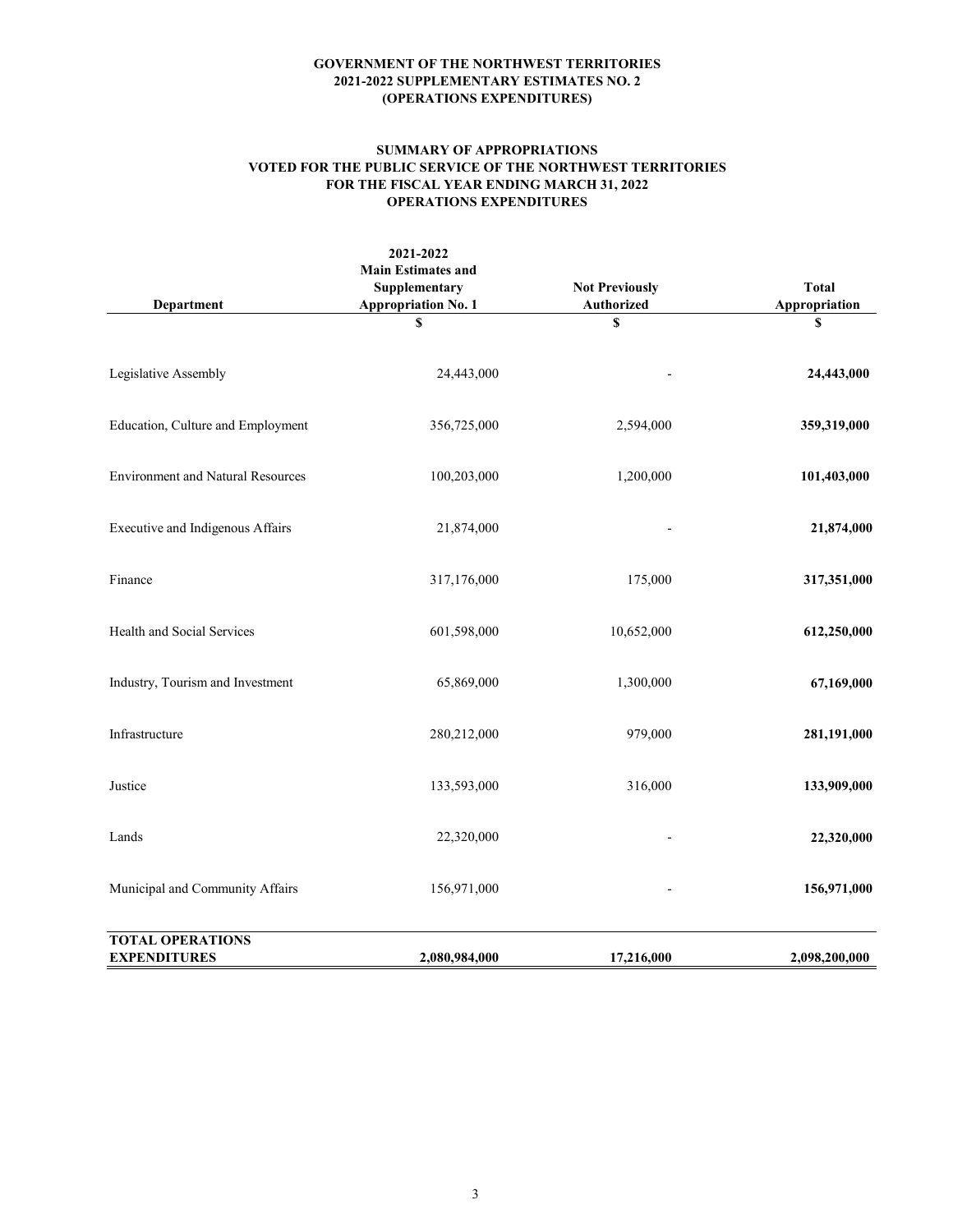| <b>DEPARTMENT:</b><br><b>SUBJECT:</b> | <b>Education, Culture and Employment</b><br><b>Operations Expenditures</b>            |                                                                                                                                                                                                                                    |                               |  |  |
|---------------------------------------|---------------------------------------------------------------------------------------|------------------------------------------------------------------------------------------------------------------------------------------------------------------------------------------------------------------------------------|-------------------------------|--|--|
| <b>Activity</b>                       | 2021-2022<br><b>Main Estimates and</b><br>Supplementary<br><b>Appropriation No. 1</b> | <b>Not Previously</b><br><b>Authorized</b>                                                                                                                                                                                         | <b>Total</b><br>Appropriation |  |  |
|                                       | \$                                                                                    | S                                                                                                                                                                                                                                  | \$                            |  |  |
| <b>Early Learning and Child Care</b>  | 12,431,000                                                                            | 2,769,000                                                                                                                                                                                                                          | 15,200,000                    |  |  |
|                                       | Agreement 2021-22 to 2024-25.<br>revenue from the Government of Canada.               | To provide funding for the costs associated with the delivery of programs<br>under the Canada-Northwest Territories Early Learning and Child Care<br>The net impact on Government is nil as these expenditures are fully offset by | 2,769,000                     |  |  |
| Junior Kindergarten to Grade 12       | 197,777,000                                                                           | (175,000)                                                                                                                                                                                                                          | 197,602,000                   |  |  |
| <b>School Services</b>                | Territories General Insurance Program.                                                | Transfer of the Yellowknife Education District No. 1 and Yellowknife<br>Catholic School Insurance Program to the Government of the Northwest                                                                                       | (175,000)                     |  |  |
| <b>TOTAL DEPARTMENT</b>               | 356,725,000                                                                           | 2.594,000                                                                                                                                                                                                                          | 359,319,000                   |  |  |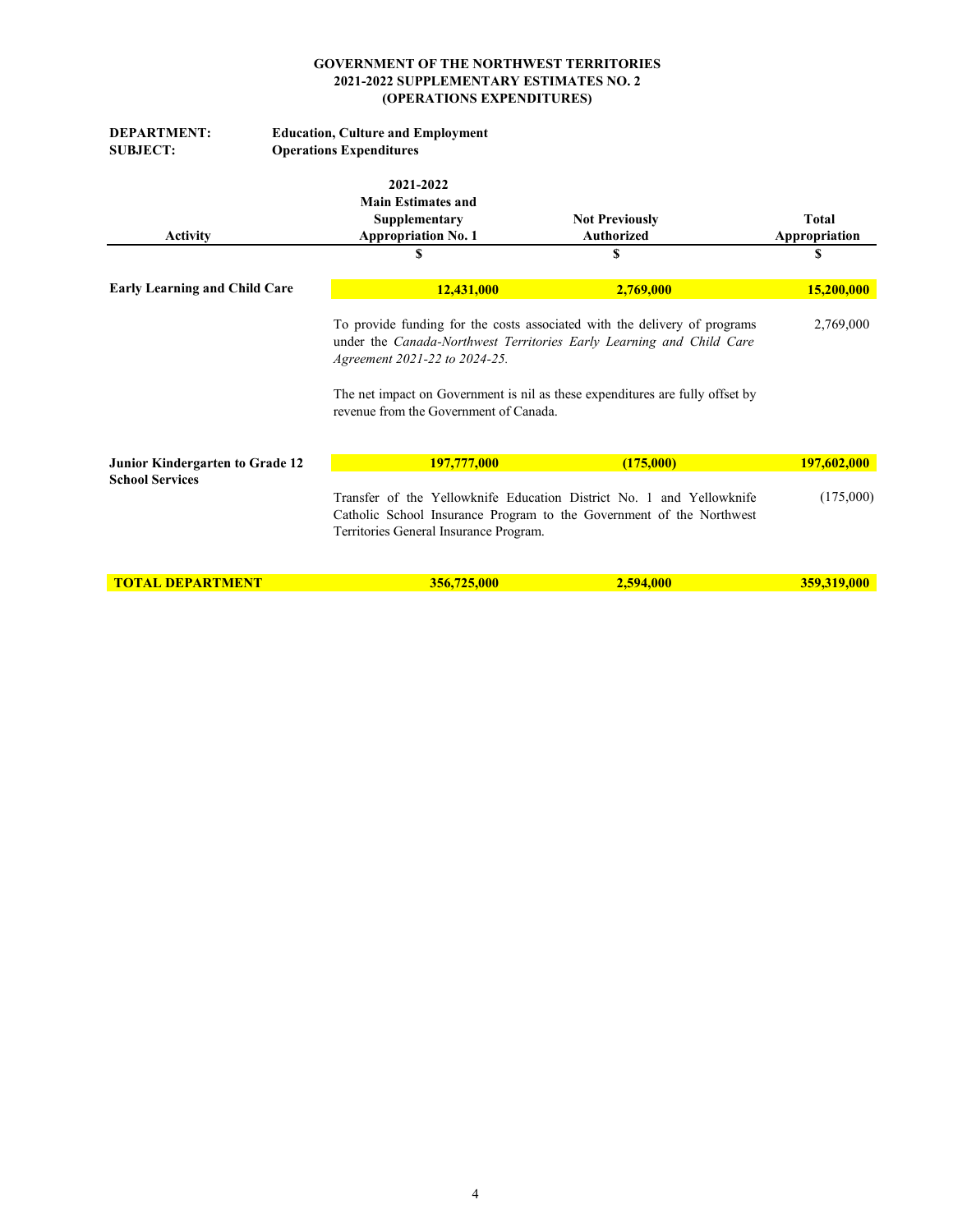| <b>DEPARTMENT:</b><br><b>SUBJECT:</b> | <b>Environment and Natural Resources</b><br><b>Operations Expenditures</b>            |                                                                              |                        |
|---------------------------------------|---------------------------------------------------------------------------------------|------------------------------------------------------------------------------|------------------------|
| <b>Activity</b>                       | 2021-2022<br><b>Main Estimates and</b><br>Supplementary<br><b>Appropriation No. 1</b> | <b>Not Previously</b><br><b>Authorized</b>                                   | Total<br>Appropriation |
|                                       | S                                                                                     | S                                                                            | S                      |
| <b>Forest Management</b>              | 39,826,000                                                                            | 1,200,000                                                                    | 41,026,000             |
|                                       | division.                                                                             | To provide funding to address a shortfall in the Fire Operations Suppression | 1,200,000              |
| <b>TOTAL DEPARTMENT</b>               | 100,203,000                                                                           | 1,200,000                                                                    | 101,403,000            |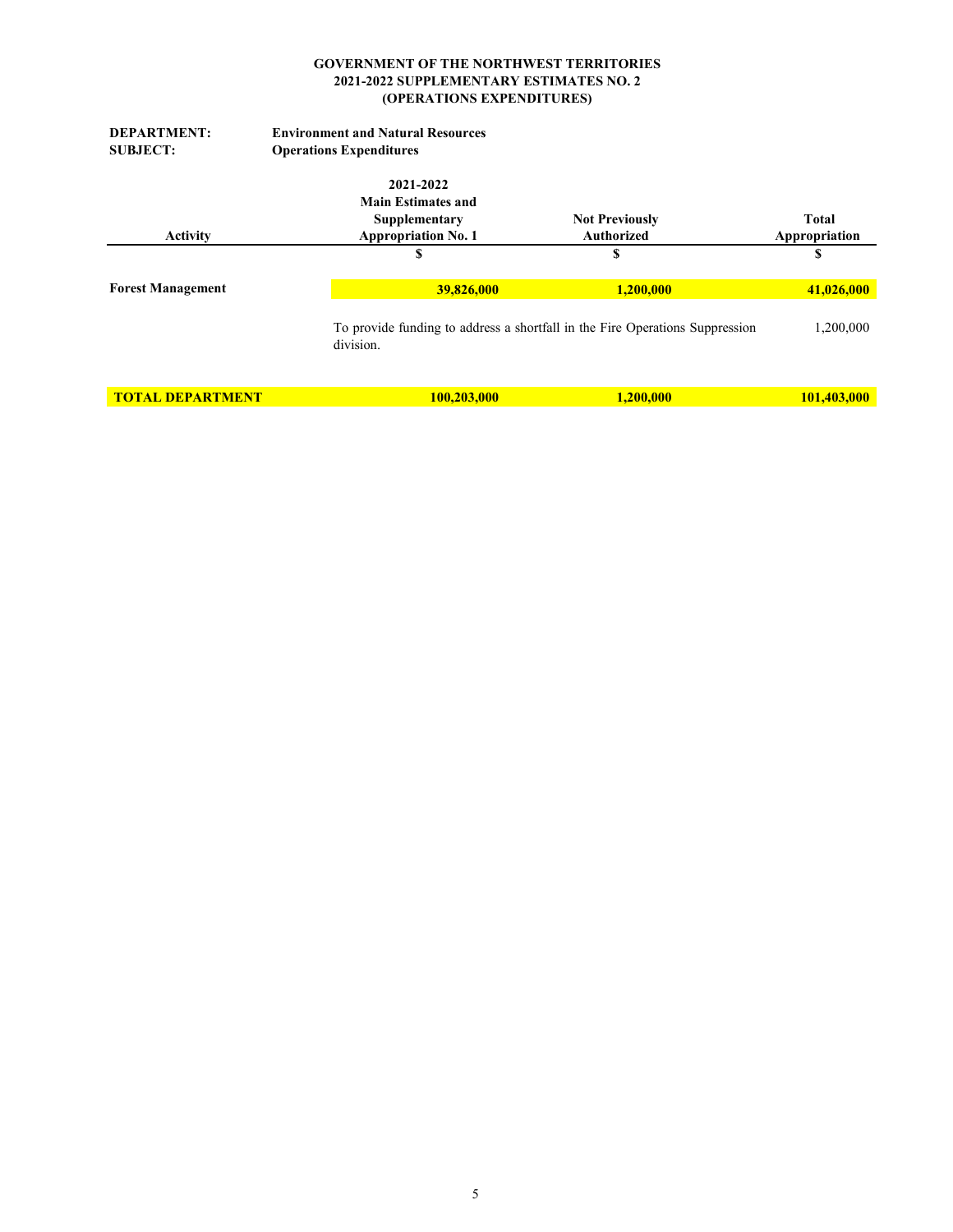| <b>DEPARTMENT:</b>                       | Finance                                                                               |                                                                                                                                              |                        |
|------------------------------------------|---------------------------------------------------------------------------------------|----------------------------------------------------------------------------------------------------------------------------------------------|------------------------|
| <b>SUBJECT:</b>                          | <b>Operations Expenditures</b>                                                        |                                                                                                                                              |                        |
| <b>Activity</b>                          | 2021-2022<br><b>Main Estimates and</b><br>Supplementary<br><b>Appropriation No. 1</b> | <b>Not Previously</b><br>Authorized                                                                                                          | Total<br>Appropriation |
|                                          | S                                                                                     | S                                                                                                                                            | S                      |
| <b>Office of the Comptroller General</b> | 76,398,000                                                                            | 175,000                                                                                                                                      | 76,573,000             |
|                                          | Territories General Insurance Program.                                                | Transfer of the Yellowknife Education District No. 1 and Yellowknife<br>Catholic School Insurance Program to the Government of the Northwest | 175,000                |
| <b>TOTAL DEPARTMENT</b>                  | 317,176,000                                                                           | 175,000                                                                                                                                      | 317,351,000            |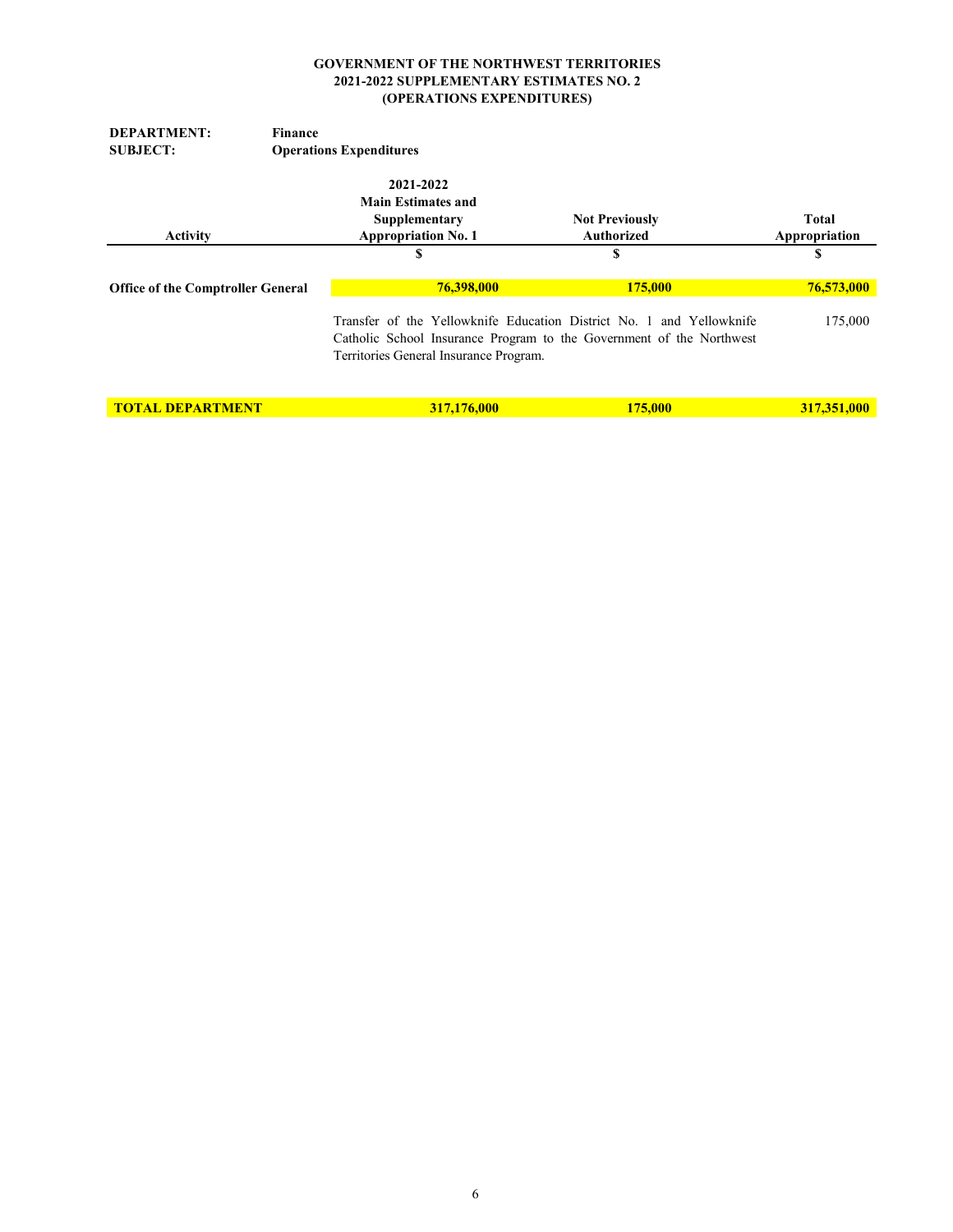| <b>DEPARTMENT:</b><br><b>SUBJECT:</b> | <b>Health and Social Services</b><br><b>Operations Expenditures</b>                                                                                                                                                                                                              |                                                                               |                                     |
|---------------------------------------|----------------------------------------------------------------------------------------------------------------------------------------------------------------------------------------------------------------------------------------------------------------------------------|-------------------------------------------------------------------------------|-------------------------------------|
| <b>Activity</b>                       | 2021-2022<br><b>Main Estimates and</b><br>Supplementary<br><b>Appropriation No. 1</b><br>\$                                                                                                                                                                                      | <b>Not Previously</b><br>Authorized<br>S                                      | <b>Total</b><br>Appropriation<br>\$ |
| <b>Health and Social Programs</b>     | 341,698,000                                                                                                                                                                                                                                                                      | 2,064,000                                                                     | 343,762,000                         |
|                                       | Agreement as follows:                                                                                                                                                                                                                                                            | To provide funding for continued support under the Northern Wellness          | 1,045,000                           |
|                                       | <b>Tobacco Related Activities</b><br>Problematic Substance Abuse Activities<br>Mental Wellness Initiatives<br>Prenatal Nutrition<br>Children's Oral Health Initiatives                                                                                                           | \$<br>255,000<br>290,000<br>370,000<br>93,000<br>37,000<br>\$1,045,000        |                                     |
|                                       | revenue from the Government of Canada.                                                                                                                                                                                                                                           | The net impact on Government is nil as these expenditures are fully offset by |                                     |
|                                       | To provide funding for activities under cost shared agreements as follows:                                                                                                                                                                                                       |                                                                               | 469,000                             |
|                                       | Home and Community Care and Mental Health and Additions<br><b>Bilateral Agreement</b><br>On the Road to Wellness During and After Cancer Diagnosis<br>Enhanced Community Based Monitoring of Seasonal<br>Influenza and COVID-19 Agreement<br>Health Systems Investment Agreement | \$<br>248,000<br>105,000<br>35,000<br>81,000<br>469,000<br>\$                 |                                     |
|                                       | revenue from the Government of Canada.                                                                                                                                                                                                                                           | The net impact on Government is nil as these expenditures are fully offset by |                                     |
|                                       | Program.                                                                                                                                                                                                                                                                         | To provide funding for the COVID-19 Wastewater Enhanced Surveillance          | 550,000                             |
|                                       | revenue from the Government of Canada.                                                                                                                                                                                                                                           | The net impact on Government is nil as these expenditures are fully offset by |                                     |
| <b>Long Term and Continuing Care</b>  | 59,075,000                                                                                                                                                                                                                                                                       | 8,588,000                                                                     | 67,663,000                          |
| <b>Services</b>                       | settings during the pandemic.                                                                                                                                                                                                                                                    | To provide funding for additional support to reduce risk in long-term care    | 3,158,000                           |
|                                       |                                                                                                                                                                                                                                                                                  | The net impact on Government is nil as these expenditures are fully offset by |                                     |

revenue from the Government of Canada.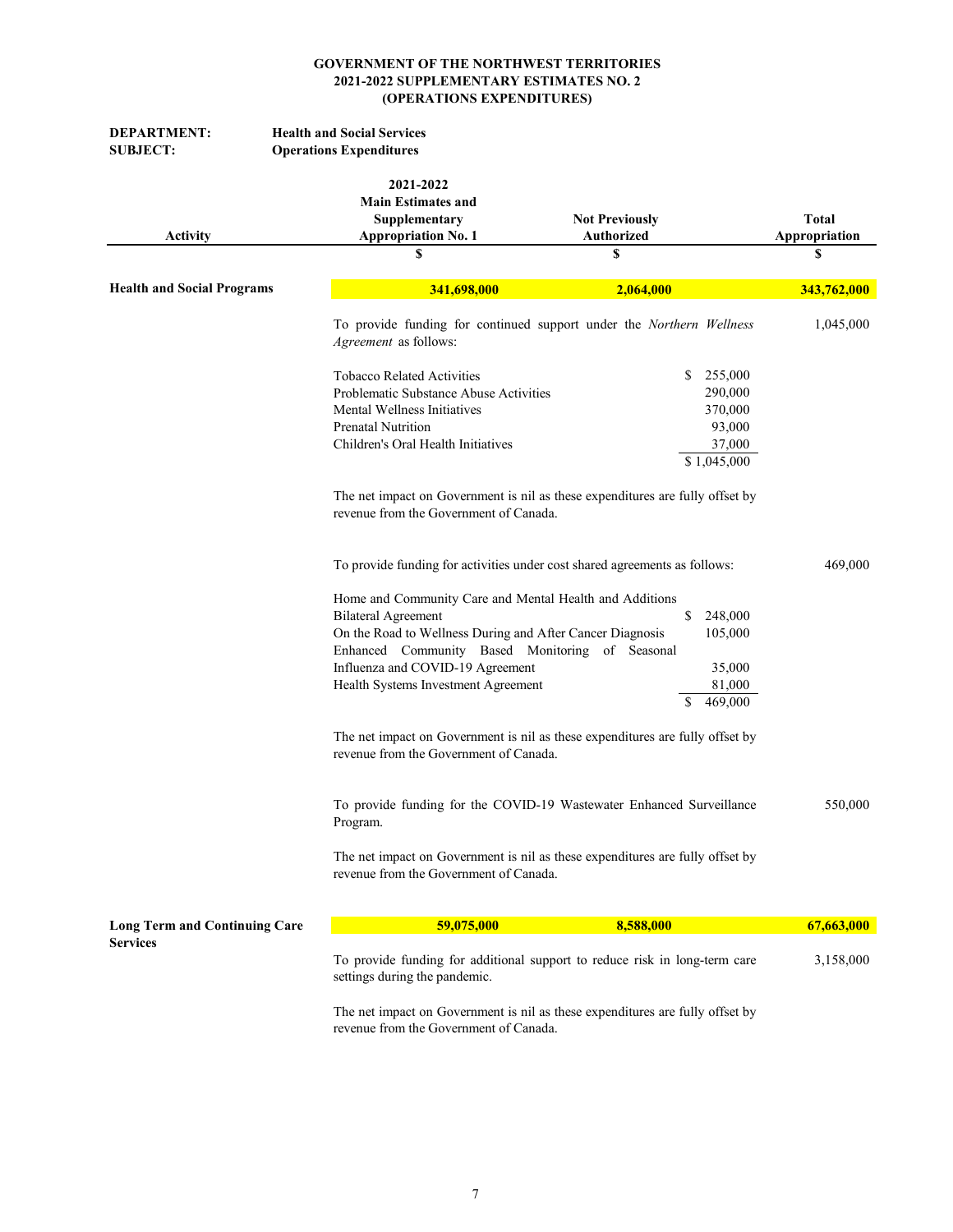| <b>DEPARTMENT:</b><br><b>SUBJECT:</b> | <b>Health and Social Services continued</b><br><b>Operations Expenditures</b>              |                                                                                                                                                               |                        |
|---------------------------------------|--------------------------------------------------------------------------------------------|---------------------------------------------------------------------------------------------------------------------------------------------------------------|------------------------|
| <b>Activity</b>                       | 2021-2022<br><b>Main Estimates and</b><br>Supplementary<br><b>Appropriation No. 1</b>      | <b>Not Previously</b><br><b>Authorized</b>                                                                                                                    | Total<br>Appropriation |
|                                       | S                                                                                          | S                                                                                                                                                             | \$                     |
|                                       | Community Care Agreement.<br>revenue from the Government of Canada.                        | To provide funding for activities under the First Nations and Inuit Home and<br>The net impact on Government is nil as these expenditures are fully offset by | 4,903,000              |
|                                       | Mental Health and Additions Bilateral Agreement.<br>revenue from the Government of Canada. | To provide funding for activities under the Home and Community Care and<br>The net impact on Government is nil as these expenditures are fully offset by      | 527,000                |
| <b>TOTAL DEPARTMENT</b>               | 601,598,000                                                                                | 10,652,000                                                                                                                                                    | 612,250,000            |
|                                       |                                                                                            |                                                                                                                                                               |                        |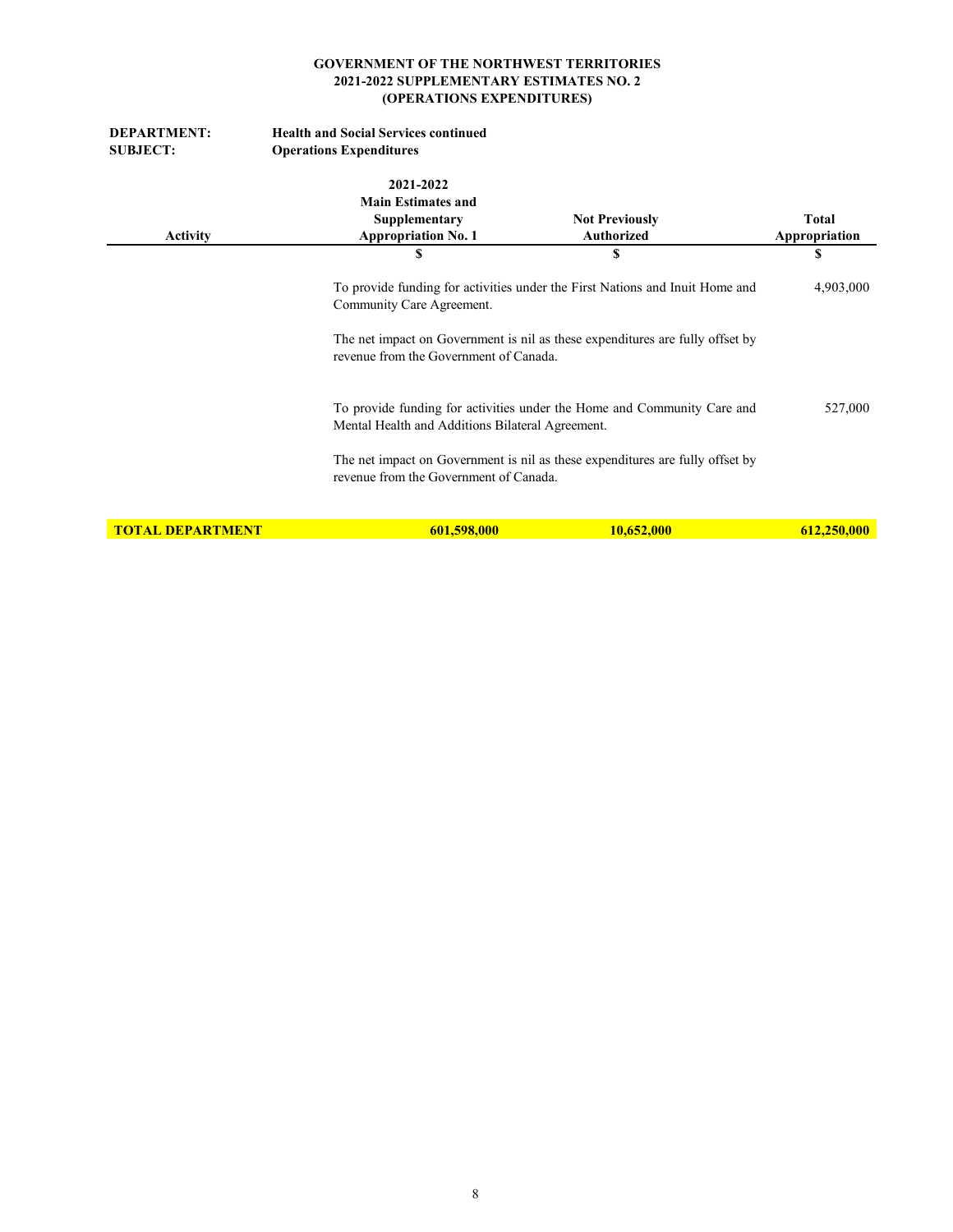| <b>DEPARTMENT:</b><br><b>SUBJECT:</b>   | <b>Industry, Tourism and Investment</b><br><b>Operations Expenditures</b>             |                                                                                                 |                                                                                                                                                |                               |
|-----------------------------------------|---------------------------------------------------------------------------------------|-------------------------------------------------------------------------------------------------|------------------------------------------------------------------------------------------------------------------------------------------------|-------------------------------|
| <b>Activity</b>                         | 2021-2022<br><b>Main Estimates and</b><br>Supplementary<br><b>Appropriation No. 1</b> |                                                                                                 | <b>Not Previously</b><br><b>Authorized</b>                                                                                                     | <b>Total</b><br>Appropriation |
|                                         | \$                                                                                    |                                                                                                 | \$                                                                                                                                             | \$                            |
| <b>Minerals and Petroleum Resources</b> |                                                                                       | 16,050,000                                                                                      | 500,000                                                                                                                                        | 16,550,000                    |
|                                         |                                                                                       | To provide funding for the Mining Incentive Program.<br>revenues from the Government of Canada. | The net impact on Government is nil as these expenditures are fully offset by                                                                  | 500,000                       |
| <b>Tourism and Parks</b>                |                                                                                       | 21,854,000                                                                                      | 800,000                                                                                                                                        | 22,654,000                    |
|                                         |                                                                                       | revenues from the Government of Canada.                                                         | To provide funding to the Tourism Restart Investment Program.<br>The net impact on Government is nil as these expenditures are fully offset by | 800,000                       |
| <b>TOTAL DEPARTMENT</b>                 |                                                                                       | 65,869,000                                                                                      | 1,300,000                                                                                                                                      | 67,169,000                    |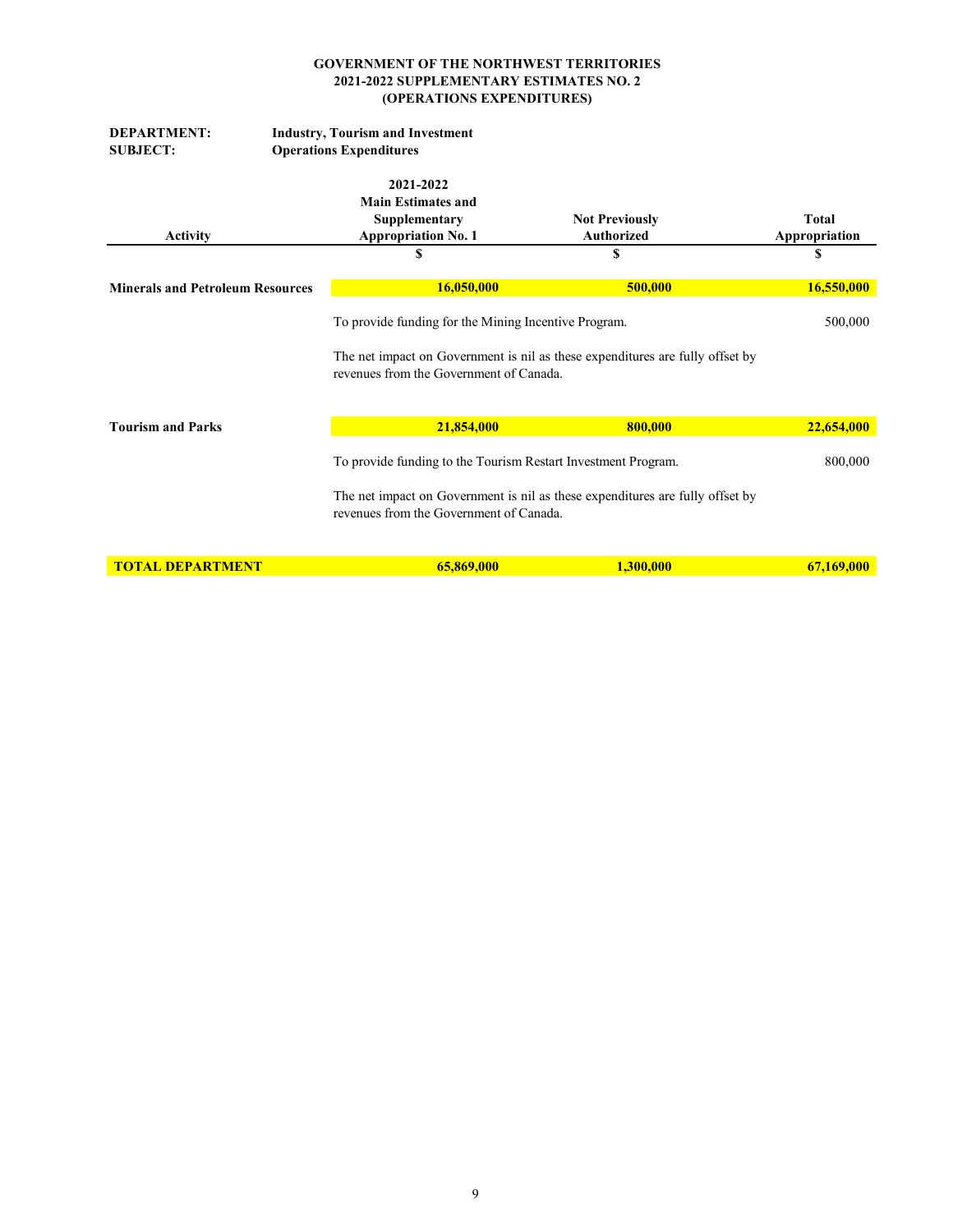| <b>DEPARTMENT:</b>           | Infrastructure                          |                                                                               |               |
|------------------------------|-----------------------------------------|-------------------------------------------------------------------------------|---------------|
| <b>SUBJECT:</b>              | <b>Operations Expenditures</b>          |                                                                               |               |
|                              | 2021-2022                               |                                                                               |               |
|                              | <b>Main Estimates and</b>               |                                                                               |               |
|                              | Supplementary                           | <b>Not Previously</b>                                                         | <b>Total</b>  |
| <b>Activity</b>              | <b>Appropriation No. 1</b>              | <b>Authorized</b>                                                             | Appropriation |
|                              | S                                       | S                                                                             | S             |
|                              |                                         |                                                                               |               |
| <b>Programs and Services</b> | 15,662,000                              | 979,000                                                                       | 16,641,000    |
|                              | Initiative Agreement.                   | To provide funding for activities under the Regional Air Transportation       | 979,000       |
|                              | revenues from the Government of Canada. | The net impact on Government is nil as these expenditures are fully offset by |               |
| <b>TOTAL DEPARTMENT</b>      | 280,212,000                             | 979,000                                                                       | 281,191,000   |